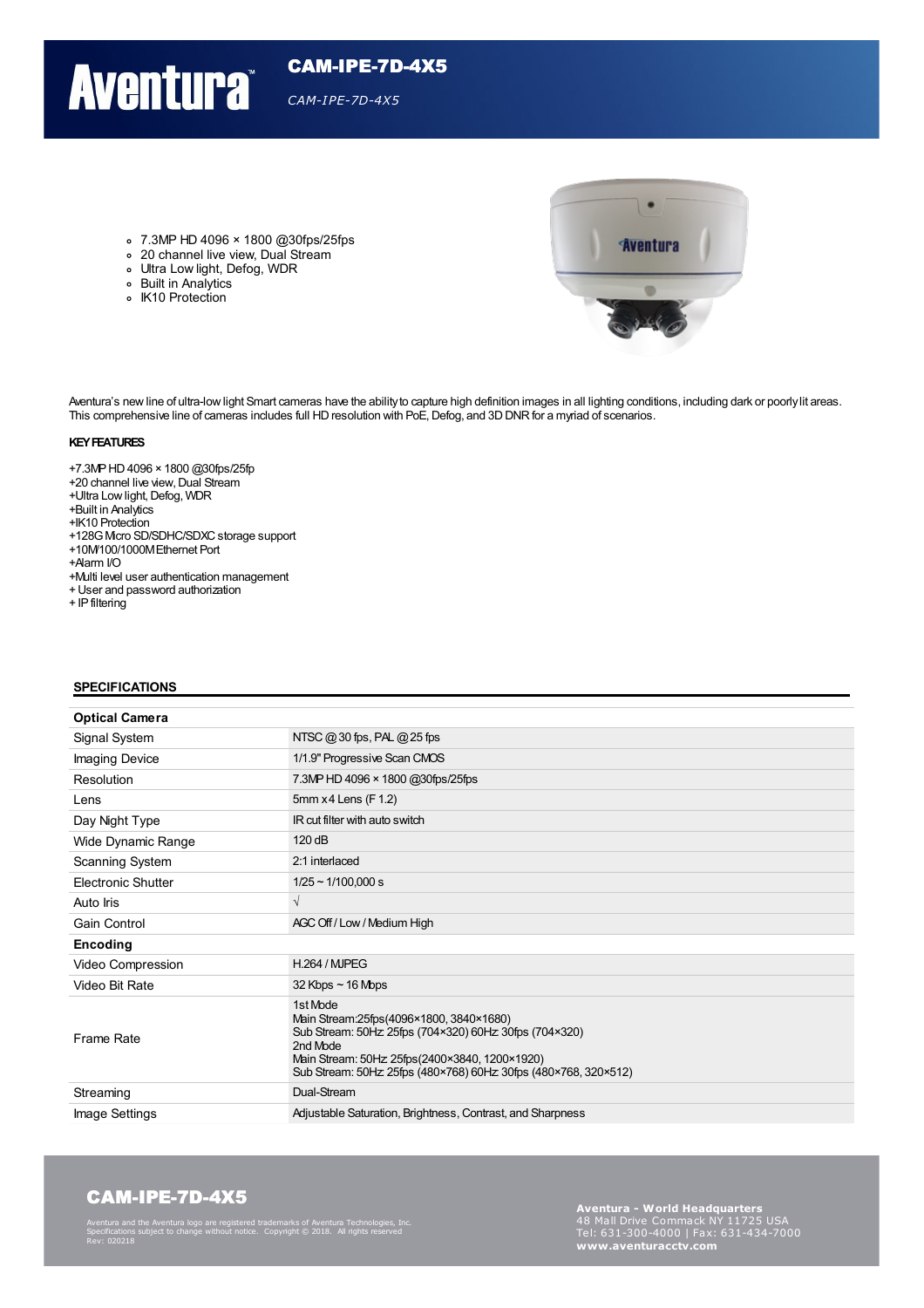# **Aventura**

CAM-IPE-7D-4X5

*CAM-IPE-7D-4X5*

| Audio Compression                    | G.711                                                                                                                                 |  |
|--------------------------------------|---------------------------------------------------------------------------------------------------------------------------------------|--|
| Audio Bit Rate                       | 64 Kbps                                                                                                                               |  |
| <b>Network</b>                       |                                                                                                                                       |  |
| Network Storage                      | NAS Support (SMB, NFS, CIFS)                                                                                                          |  |
| Alarm Trigger                        | Motion detection, tampering alarm, network disconnect, IP address conflict, storage exception                                         |  |
| Protocols                            | IPv6, IPv4, HTTP, HTTPS, 802.1x, Qos, FTP, SMTP, UPnP, SNMP, DNS, DDNS,<br>NTP, RTSP, RTP, TCP, UDP, IGMP, ICMP, DHCP, PPPoE, Bonjour |  |
| Security                             | User Authentication, Watermark, IP address filtering, Anonymous access                                                                |  |
| <b>System Compatibility</b>          | ONVIF/PSIA/CGI                                                                                                                        |  |
| Communication Interface              | 1 RJ45 10M/100M/1000M Ethernet port, 1 RS-485 interface                                                                               |  |
| <b>Additional Features</b>           |                                                                                                                                       |  |
| <b>Built-In Analytics</b>            | RIO (Region of Interest), Tamper Deduction, Smart Cover, Smart Focus, Smart Noise Reduction, Smart Alarm<br>Control                   |  |
| Noise Reduction                      | 3D DNR (Auto, Manual 1-256)                                                                                                           |  |
| Sense - up                           | Yes                                                                                                                                   |  |
| <b>Back Light Compensation</b>       | Auto/Manual                                                                                                                           |  |
| <b>Auto White Balance</b>            | $\sqrt{}$                                                                                                                             |  |
| Alarm Input/Output                   | 1 input, 1 output                                                                                                                     |  |
| Audio Input/Output                   | 1-ch 3.5 mm audio in (Mc in/Line in)/out interface                                                                                    |  |
| Angle Adjust                         | Pan: 180°, Tilt:78.4°                                                                                                                 |  |
| Mounting                             | Wall/Ceiling                                                                                                                          |  |
| On-board storage                     | Micro SD/SDHC/SDXC slot (up to 128 GB)                                                                                                |  |
| <b>Environment</b>                   |                                                                                                                                       |  |
| <b>Operating Environment</b>         | Indoor/Outdoor (IP 66 Rated)                                                                                                          |  |
| <b>Enclosure Weatherproof Rating</b> | IP <sub>66</sub>                                                                                                                      |  |
| Weatherproof                         | $\sqrt{}$                                                                                                                             |  |
| Ingress Protection                   | IP66, IK10                                                                                                                            |  |
| Vandal Proof                         | $\sqrt{}$                                                                                                                             |  |
| Heater                               | Optional                                                                                                                              |  |
| <b>Blower</b>                        | Optional                                                                                                                              |  |
| Storage Temperature                  | $-40 \sim 158$ °F ( $-40 \sim 70$ °C)                                                                                                 |  |
| <b>Storage Humidity</b>              | 95% maximum relative humidity, non-condensing                                                                                         |  |
| <b>Operating Temperature</b>         | $-22 \sim 140^{\circ}$ F (-30 $\sim$ 60° C)                                                                                           |  |
| <b>Operating Humidity</b>            | $\leq$ 95% non-condensing                                                                                                             |  |
| Electrical                           |                                                                                                                                       |  |
| Input Voltage                        | DC 12V± 10% / PoE (AC 24V optional)                                                                                                   |  |
| Power Consumption                    | <b>22W</b>                                                                                                                            |  |
| General                              |                                                                                                                                       |  |
| Weight                               | 6.17 lbs (2800 kg)                                                                                                                    |  |
| <b>Regulatory Type</b>               | CE, FCC, RoHS, UL                                                                                                                     |  |
| <b>Encrypted Watermark</b>           | AES/MD5                                                                                                                               |  |
| Warranty                             | 3 Years                                                                                                                               |  |
|                                      |                                                                                                                                       |  |

### **AVAILABLE MODELS**

**Part number Description** 

CAM-IPE-7D-4X5 360 Degree H.265 /H.264 Panorama HD Multi Head Dome Camera

## CAM-IPE-7D-4X5

Aventura and the Aventura logo are registered trademarks of Aventura Technologies, Inc. Specifications subject to change without notice. Copyright © 2018. All rights reserved Rev: 020218

**Aventura - World Headquarters** Tel: 631-300-4000 <sup>|</sup> Fax: 631-434-7000 **www.aventuracctv.com**